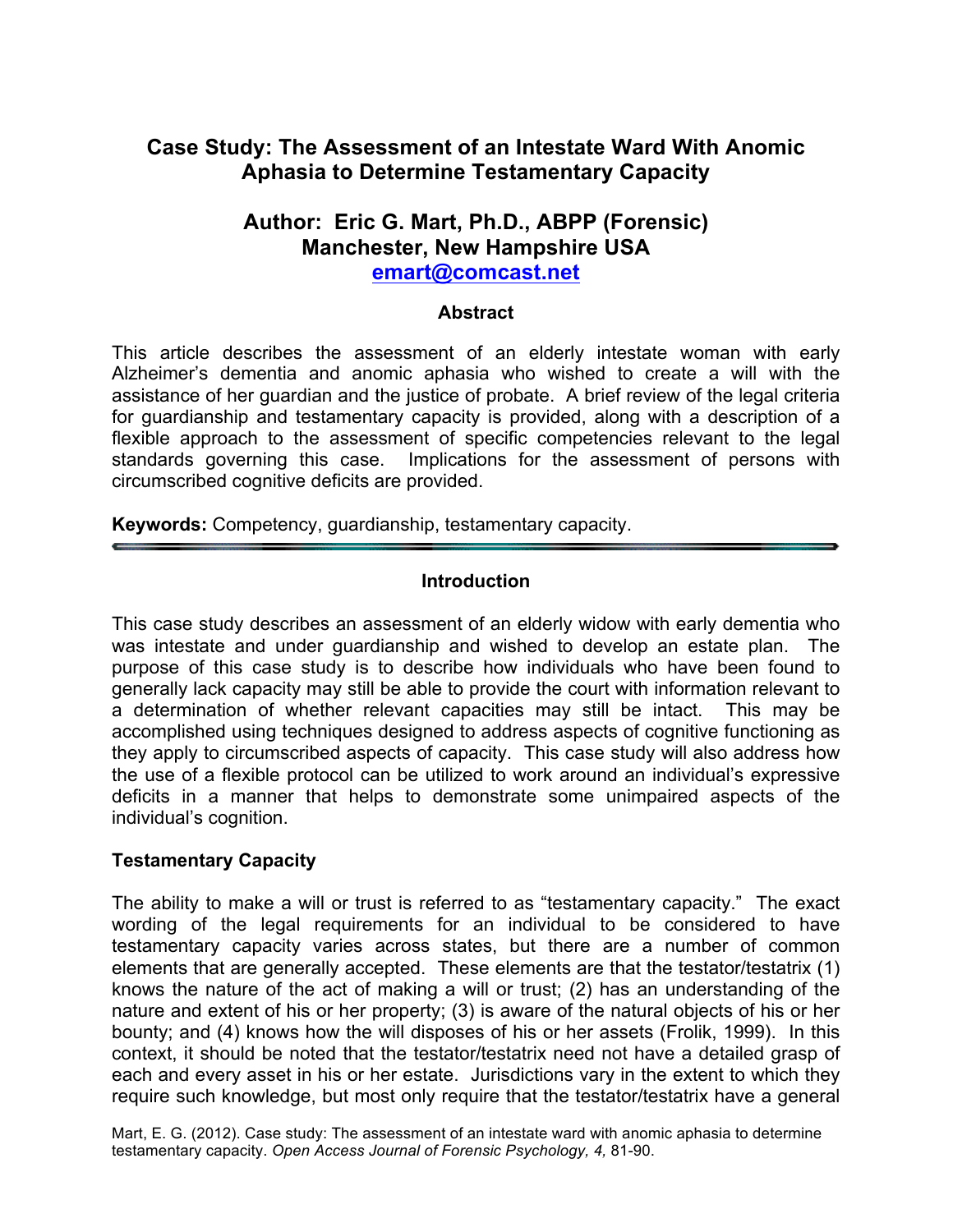grasp of the significant parts of his or her estate. The requirement for knowing the natural objects of his or her bounty means that the testator/testatrix must know who would generally be seen as his or her natural heirs (e.g., wife, husband, sons and daughters, other close relatives); a will allows the testator/testatrix to distribute his or her assets in a manner other than what is dictated by statutory formulae, assuming he or she is considered to have testamentary capacity.

Thomas Grisso (Grisso, 2003) has written extensively about the assessment of competencies. He provides a five-step model, which provides a useful conceptual framework for performing psychological evaluations of a wide range of competencies and capacities. Assessments of testamentary capacity can be improved by using Grisso's methodology for several reasons. The first reason is that using such an explicit methodology allows evaluators to explain their general methods to the judge or jury so that their approach can be assessed and evaluated in the light of their conclusions. This methodology also provides a logical framework for the evaluator to use in performing such assessments. The components of this model are as follow:

1) The functional component

This component of the model is designed to determine the extent to which the individual being assessed can perform the tasks required by the specific competency being examined. In the case of testamentary capacity, the evaluator would interview the testator/testatrix to determine whether he or she has the ability to perform the tasks listed above. If the subject is able to perform these tasks at an acceptable level, the evaluation can often be considered complete.

2) The causal component

If deficits are observed in the functional abilities of the subject in relation to the tasks required for competency, the evaluator then attempts to assess the reasons for the observed deficits. Functional deficits in abilities related to testamentary capacity may be the result of a wide variety of causes. The testator/testatrix may suffer from dementia, delirium, psychiatric conditions such as depression or psychosis, or the effects of a stroke or traumatic brain injury, and these problems may be the underlying cause of the observed functional deficits. At the same time, it is important that the evaluator not make the mistake of equating the presence of some type of functional or organic condition with functional incapacity. Many individuals with mild or even moderate dementia are quite capable of demonstrating the necessary capacities involved in making a will. For this reason, it is important to demonstrate the practical impact of the observed medical or psychiatric condition on functional capacity.

3) The person-in-situation component

This component of Grisso's methodology addresses contextual/situational aspects of the subject's functional capacity. The functional demands of making a will or trust can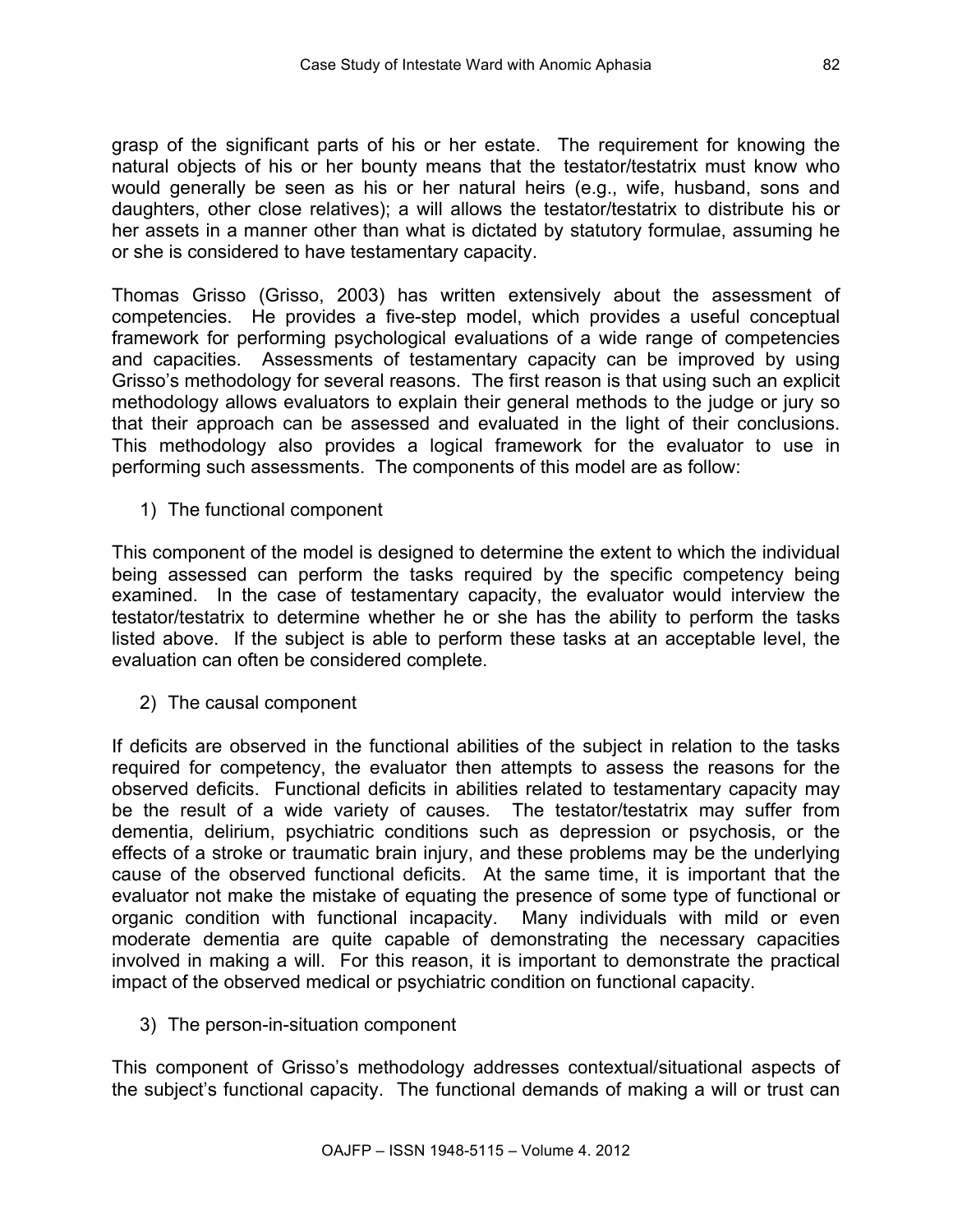vary in complexity depending on many factors. In some cases, a testator/testatrix may simply wish to leave the residue of his or her estate to a spouse. If a testator/testatrix is pre-deceased by his or her spouse, he or she may wish to have any children share equally in the estate.

Additionally, a testator/testatrix's only assets may be his or her house and the contents of his or her checking and savings accounts. Other situations may be far more complex; there may be multiple properties, stock portfolios, offshore accounts, mortgages, and other complex financial arrangements. It is quite possible that a testator/testatrix with moderate cognitive deficits would be able to cope with the functional demands of making a will in the former situation and unable to do so in the latter. Specifically assessing important aspects of the context of the situation in which the subject's functional abilities are applied provides a more nuanced view of the situation to the court.

4) The conclusory component

The conclusory component of Grisso's methodology addresses the evaluator's opinion on the ultimate issue. In the case of assessments of testamentary capacity, the expert would provide his or her opinion as to whether he or she concludes that the testator/testatrix has or does not have testamentary capacity. There is some disagreement among evaluators as to whether experts should opine directly on the ultimate issue. Some evaluators think that, since the presence or absence of testamentary capacity is a legal decision, it is inappropriate for experts to provide such an opinion since this decision is the province of the court. Those evaluators holding this opinion believe that providing an opinion on the ultimate issue is an example of overreaching by the expert. Other evaluators working in this area believe that the judge or jury is empowered by the legal system to give the expert's opinion on the ultimate issue as much or as little weight as is deemed to be appropriate.

Further, the judge or jury often wish to know the experts' "bottom line" on this issue and may actively elicit their opinion. Rendering ultimate opinions is an issue that each expert must decide based on his or her view of the ethics of the profession.

5) Remediative component

This final component of Grisso's methodology is designed to provide information to the court regarding whether the subject of the assessment could possibly be considered competent if steps are taken to assist the testator/testatrix or if he or she could be restored to competence. For example, a testator/testratrix may be reasonably well in the morning when he or she is rested but have much more difficulty later in the day. It may also be the case that the subject suffers from a condition with symptoms that wax and wane, and while he or she may not be competent at the present time, he or she may be competent at a later date. In other scenarios, a testator/testatrix with bipolar disorder may be suffering from active symptoms of the disorder at the time of the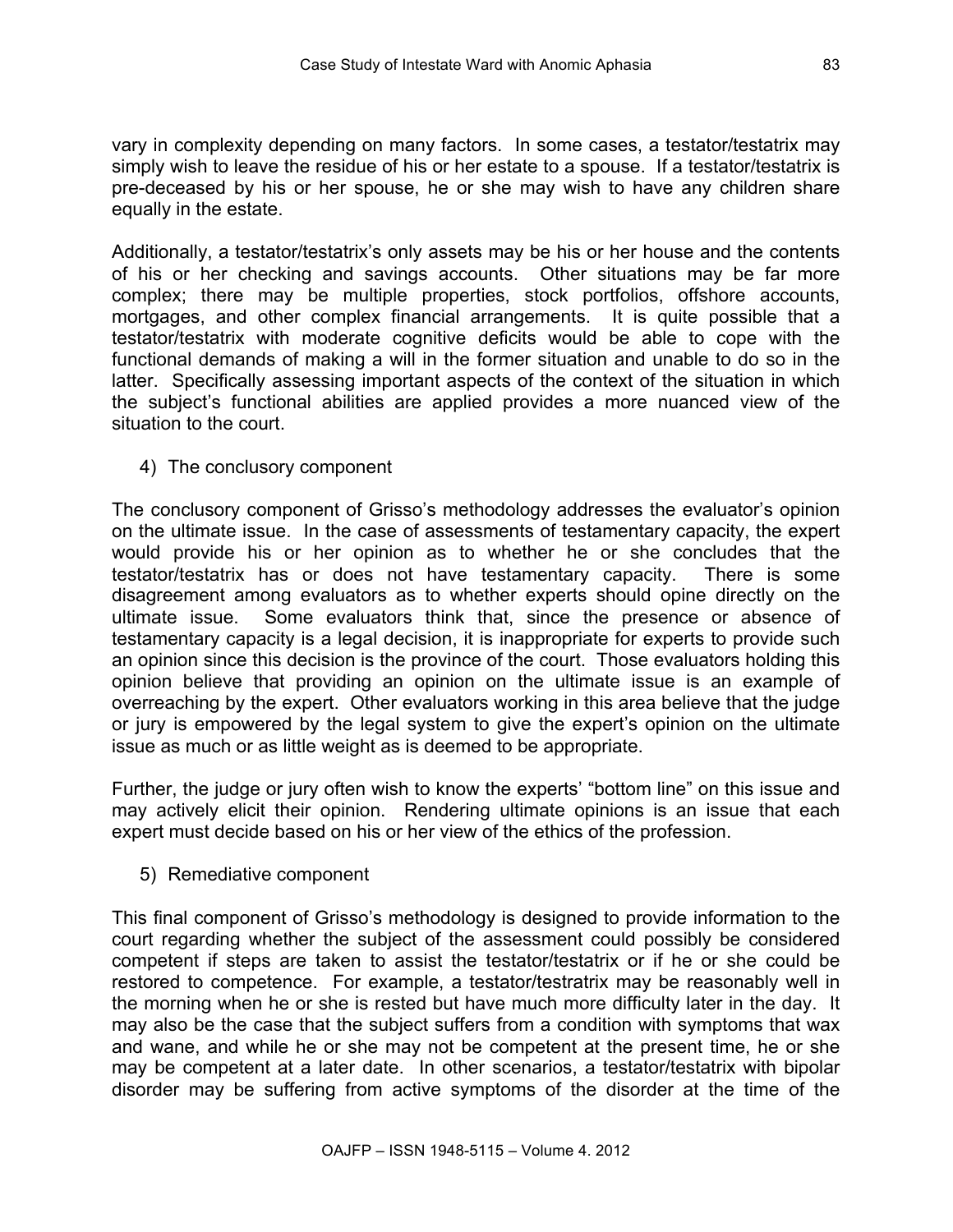assessment; or one may be suffering from bereavement due to the recent loss of a spouse. In such cases, it may be advisable to perform another assessment at a later date, or to re-evaluate after psychotherapeutic measures have been taken, as the subject may exhibit improved functional abilities after appropriate remediation has occurred.

Assessing functional aspects of testamentary capacity using Grisso's methodology with a testator or testatrix is generally a fairly straightforward process wherein the subject is questioned about his or her estate and financial status. Typical questions might include:

- 1) How are you currently supported?
- 2) How much money do you have:
	- a) in checking accounts;
	- b) in savings accounts;
	- c) in IRAs; and
	- d) in pensions?
- 3) Do you own any property?
- 4) Do you own any vehicles?
- 5) Do you owe any debts? If so, how much do you owe?

The subject should also be questioned about the purpose of a will or trust. Such questions may include:

- 1) What is a will?
- 2) Why do people have them?
- 3) Do you have one at present?
- 4) Did you have one before the current will?
- 5) Why are you making this one?
- 6) With whom did you discuss the changes you wish to make?
- 7) Do you have any doubts or misgivings about these changes?

Finally, the testator/testatrix should be questioned about the natural heirs to his or her estate and reasons for leaving or not leaving assets to these individuals:

- 1) To whom do people usually leave their money or property?
- 2) Who are the members of your family?
- 3) What are your reasons for including or not including these people in your will or trust?

Generally speaking, the standard for an individual to be considered to have testamentary capacity is not high. Courts generally find that, if the individual has a general grasp of the issues outlined above, then he or she is deemed competent to make decisions about the estate plan. Persons who appear to have made a will based on frankly delusional thinking (i.e., "My sons are werewolves") are sometimes found to lack testamentary capacity; but, short of this type of deficit, courts generally work from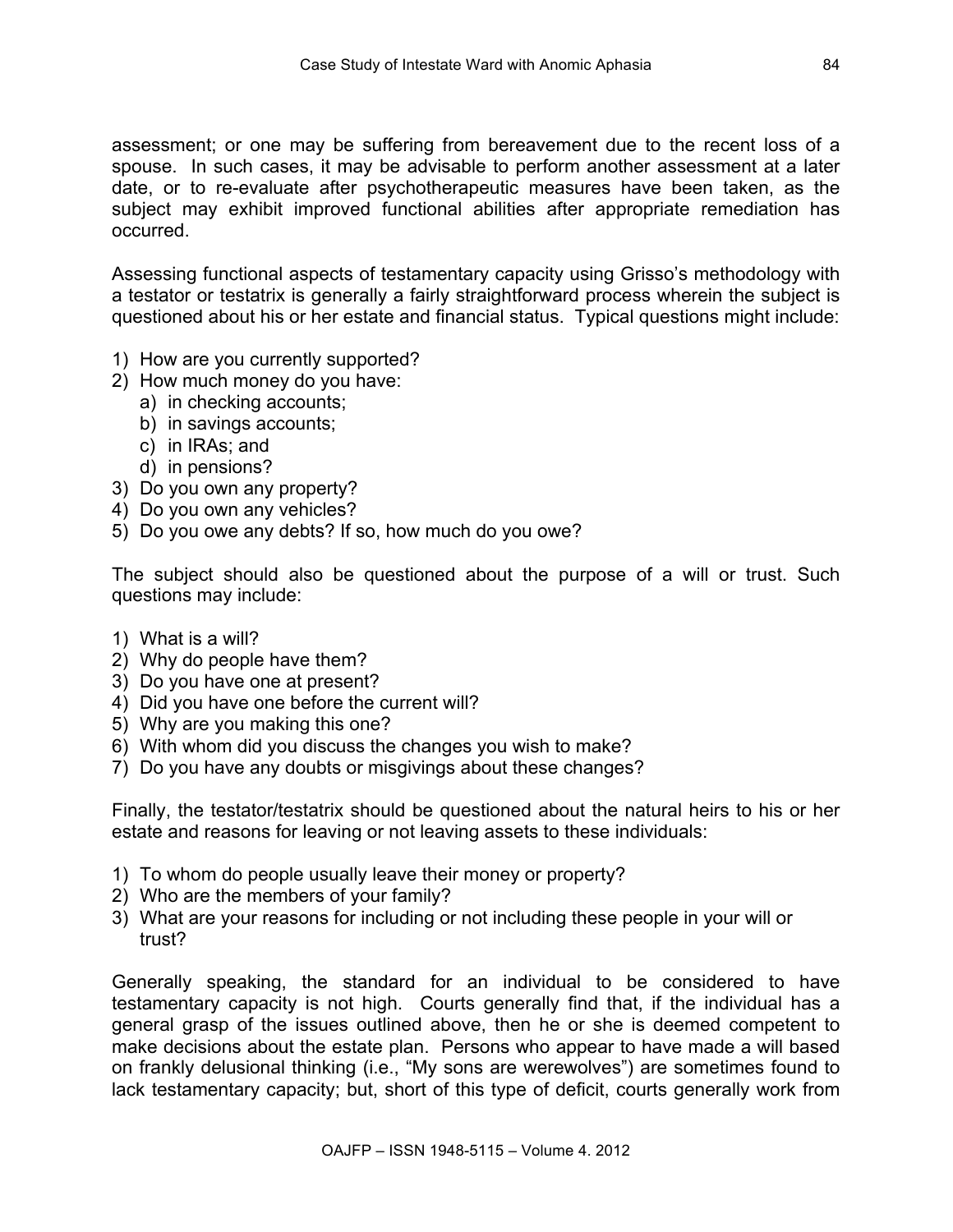the proposition that individuals have a right to dispose of their assets in any way they wish.

Situations sometimes arise, however, in which the assessment of testamentary capacity is less straightforward. A testator/testatrix may suffer from particular cognitive deficits, such as aphasia caused by a stroke (as in the case example provided later). In other cases, the subject may have conditions in which levels of lucidity and capacity wax and wane. For example, a testator with a mood disorder may have capacity when his or her symptoms are in remission but lack capacity during exacerbations. Some types of dementia, such as vascular dementia, may also have a variable course. In such cases, those given the task of evaluating testamentary capacity may need to develop a detailed understanding of the individual's condition and develop case-specific methods for determining the presence or absence of capacity.

#### **Testamentary Capacity and Guardianship**

In the case described in this article, a factor complicating the determination of testamentary capacity was the fact that the testatrix ("Mrs. Smith") was the subject of a guardianship. Guardians are commonly appointed by courts to provide support for a person legally determined to be incapacitated. The Uniform Guardianship and Protective Proceedings Act (1997) provides the following definition for incapacity:

"Incapacitated person" means an individual who, for reasons other than being a minor, is unable to receive and evaluate information or make or communicate decisions to such an extent that the individual lacks the ability to meet essential requirements for physical health, safety, or self-care, even with appropriate technological assistance. (p. 1)

An individual with a guardian is sometimes referred to as a "ward." A "guardian" is defined in the same document as follows*:* 

"Guardian" means a person who has qualified as a guardian of a minor or incapacitated person pursuant to appointment by a parent or spouse, or by the court. The term includes a limited, emergency, and temporary substitute guardian but not a guardian ad litem. (p. 1)

In many jurisdictions, there are two types of guardians: guardian over the estate and guardian over a person. The former may be appointed when an incapacitated individual needs help with the management of his or her financial affairs; this role is also sometimes referred to as a 'conservatorship.' The latter type of guardian is responsible for seeing that the day-to-day needs of the ward (e.g., safety, health, and self care) are met. In many cases, one person may fulfill both roles and in others the roles may be split between two persons. When one individual fulfills both roles, this is referred to as a "plenary guardianship."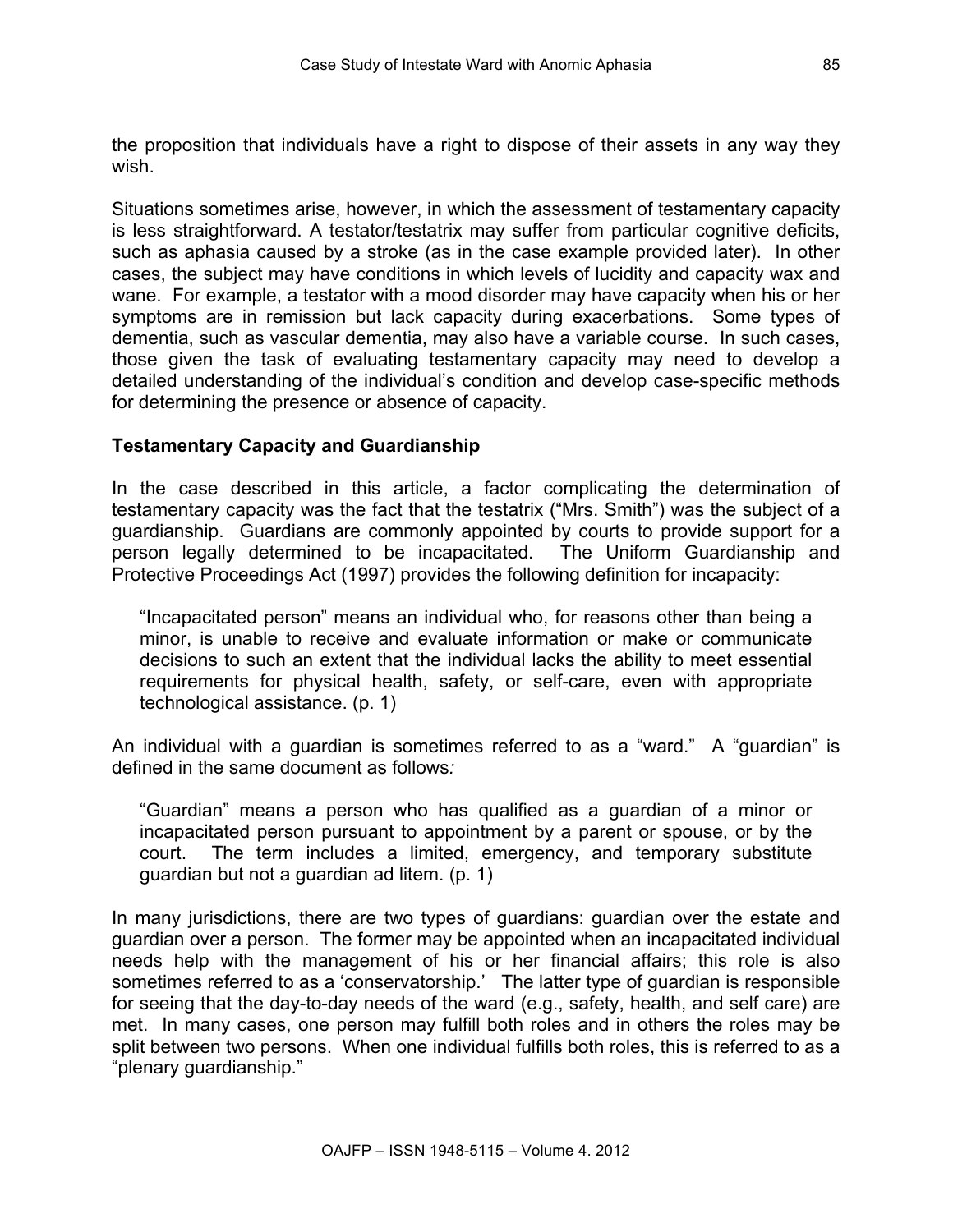It should be noted that, even if a person is under a plenary guardianship, it does not necessarily negate his or her right to execute a will or trust (*In re Estate of Kesler*, 1985; *Clement v. Rainey*, 1932; *Pape v. Byrd*, 1991). This is because, in many jurisdictions, the legal standard for guardianship is different from that for testamentary capacity. At the same time, the fact that a guardian has been appointed can be a factor in judicial consideration of whether the person has or had testamentary capacity at the time a will or trust was executed. New Hampshire, for example, has a statute that directly addresses this issue. New Hampshire Revised Statute Annotated 464-A:26-a, entitled "Estate Planning by Guardian," states that "The probate court may authorize the guardian of the estate to make lifetime gifts and/or plan for the testamentary distribution of the ward's estate consistent with the ward's wishes." The statute goes on to state, "Before authorizing the guardian to make lifetime gifts or to plan for the testamentary distribution of the ward's estate, the probate court must find by a preponderance of the evidence, that the proposed gifts and/or testamentary plan are consistent with the ward's wishes."

#### **Case Example**

The issue in this case was to assist the court in determining whether an elderly widow (Mrs. Smith), who was the ward of a court-appointed guardian, was able to express her wishes with regard to the distribution of her assets at the time of her death. Mrs. Smith was 86 years old at the time of the assessment. Despite having an estate in excess of \$16,000,000, she had never executed a will or trust. The probate court had placed her under guardianship when she began to have significant problems with self-neglect and had been tentatively diagnosed with Alzheimer's dementia. Because of her problems with activities of daily living and her cognitive decline, her guardian had moved her to an assisted-living facility. Once there, her condition improved to the point that the option of allowing her to move back to her home with 24-hour assistance was being considered.

Mrs. Smith was seen by the evaluating psychologist on two occasions at the assistedliving facility where she was residing. The evaluator initially met with the guardian and the ward together so that the evaluator could be introduced and the purpose of the assessment explained to the ward by the guardian. This accomplished, the guardian left, and the examination began with a mental-status examination.

Mrs. Smith's ability to perform simple mathematical calculations was found to be unimpaired as she could add, subtract, multiply, and divide. She had mild constructional deficits as evidenced by some difficulty with the clock drawing and copying of a cube. Her insight and judgment appeared to be good. Mrs. Smith was able to recall the roles of important persons in her life and their relationships to her, but she had significant difficulty naming them. This became apparent when her guardian stopped by to see how the assessment was going. Mrs. Smith was able to recognize her guardian and explain her role, and could recall that she and the guardian were in the process of arranging to move her from the assisted-living facility, where she was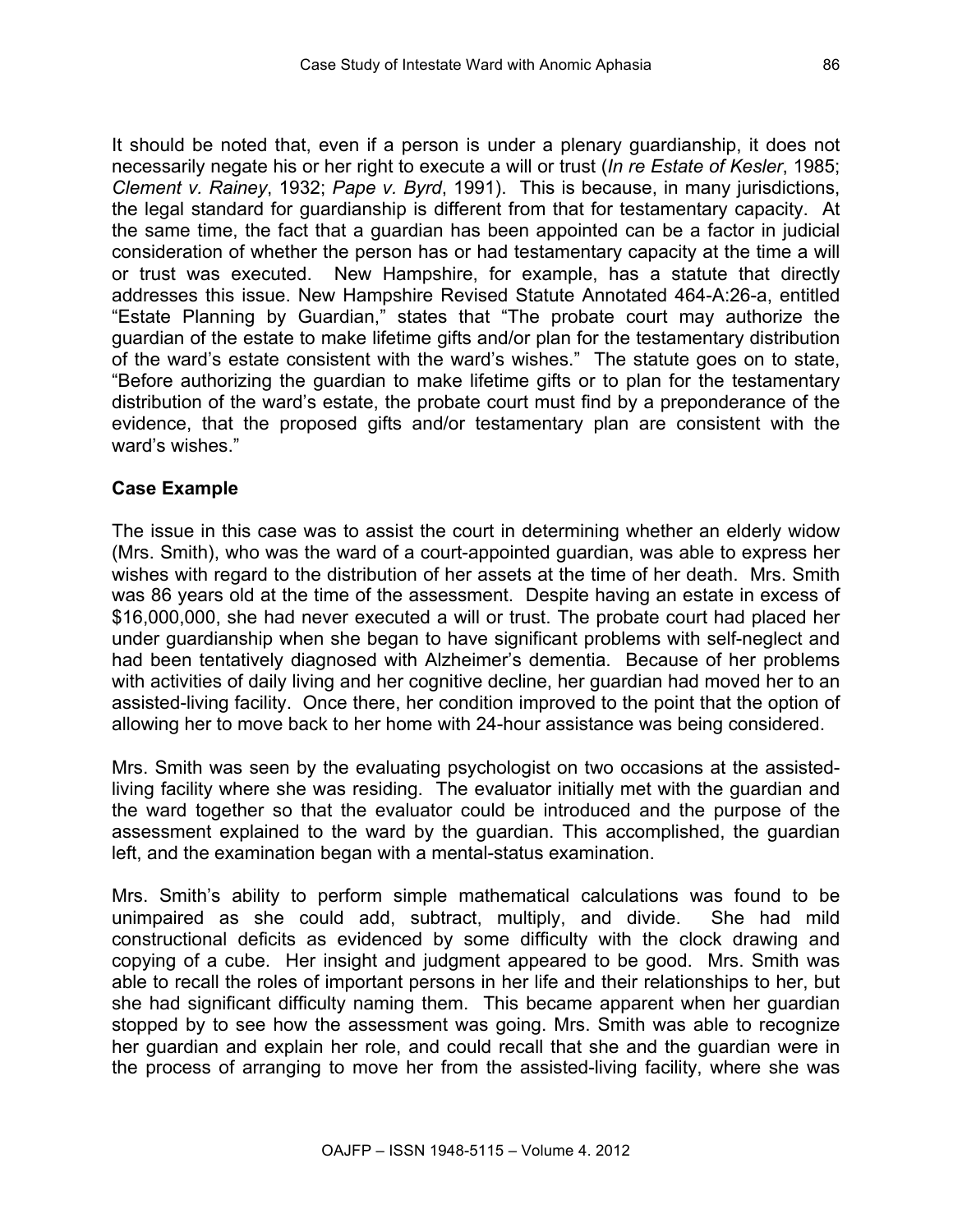After completing the mental-status examination, Mrs. Smith was questioned about her wishes with regard to estate planning. She was aware that she had never had a will or trust, and she told the evaluator that, because she had no children or other close relatives who were still alive, it had not seemed important until recently. She was able to explain the purpose of a will, as well as the fact that most people leave their assets to their spouse, children, or other close blood relatives under normal circumstances. Mrs. Smith was asked about the extent of her assets and she reported that her guardian had recently shown her a document completed by an accountant and that she had approximately 16 million dollars in various accounts and mixed securities; this report was reviewed, and Mrs. Smith was shown to be correct in her estimation of her assets. Mrs. Smith explained that, upon her death, she wanted her money to be left to a distant cousin in New Jersey, and to two women with whom she had worked when she was younger. She also wanted to leave some of her estate to an animal shelter in honor of a deceased friend who was active in that organization; however, she was unable to remember the names of these individuals. While comprehensive neuropsychological assessment was not undertaken in the current evaluation, her symptoms seemed best characterized as anomic aphasia. Anomic aphasia is a condition in which the patient has generally intact language capability but problems remembering names. The condition may be limited to difficulty remembering the names of people but can also be manifested in problems remembering the names of objects or the inability to use verbs; the latter condition is generally accompanied by problems recalling names.

After the completion of this initial assessment, Mrs. Smith's guardian was contacted and these preliminary findings were discussed. The guardian reported that, although Mrs. Smith had been able to provide the names of her beneficiaries in the past, similar problems had been observed in more recent months and she wanted to see that Mrs. Smith's wishes regarding her estate were presented to the court before Mrs. Smith's condition further deteriorated. While Mrs. Smith appeared to be generally able to express her wishes, her inability to name the beneficiaries was a potential problem. Further, it was possible that simply reminding her of the names she had mentioned previously might create an artifactual memory that might not reflect her true current wishes. The information gathered from the mental-status examination and clinical interview of Mrs. Smith corresponds to both the functional and causal components of Grisso's methodology, since it provided a picture of her capacity to perform the actions required, her limitations in that regard, and an explanation of the observed deficits.

After considering the problem, the evaluator decided that this issue could be addressed using a modification of symptom-validity testing. The names of the individuals she had previously mentioned as potential beneficiaries of her estate were obtained from the guardian. Using these names, the evaluator constructed a multiple-choice test of six items. In the first four items, a list of four names was provided, one of which was a name she had provided to her guardian; the other three were distracter names taken at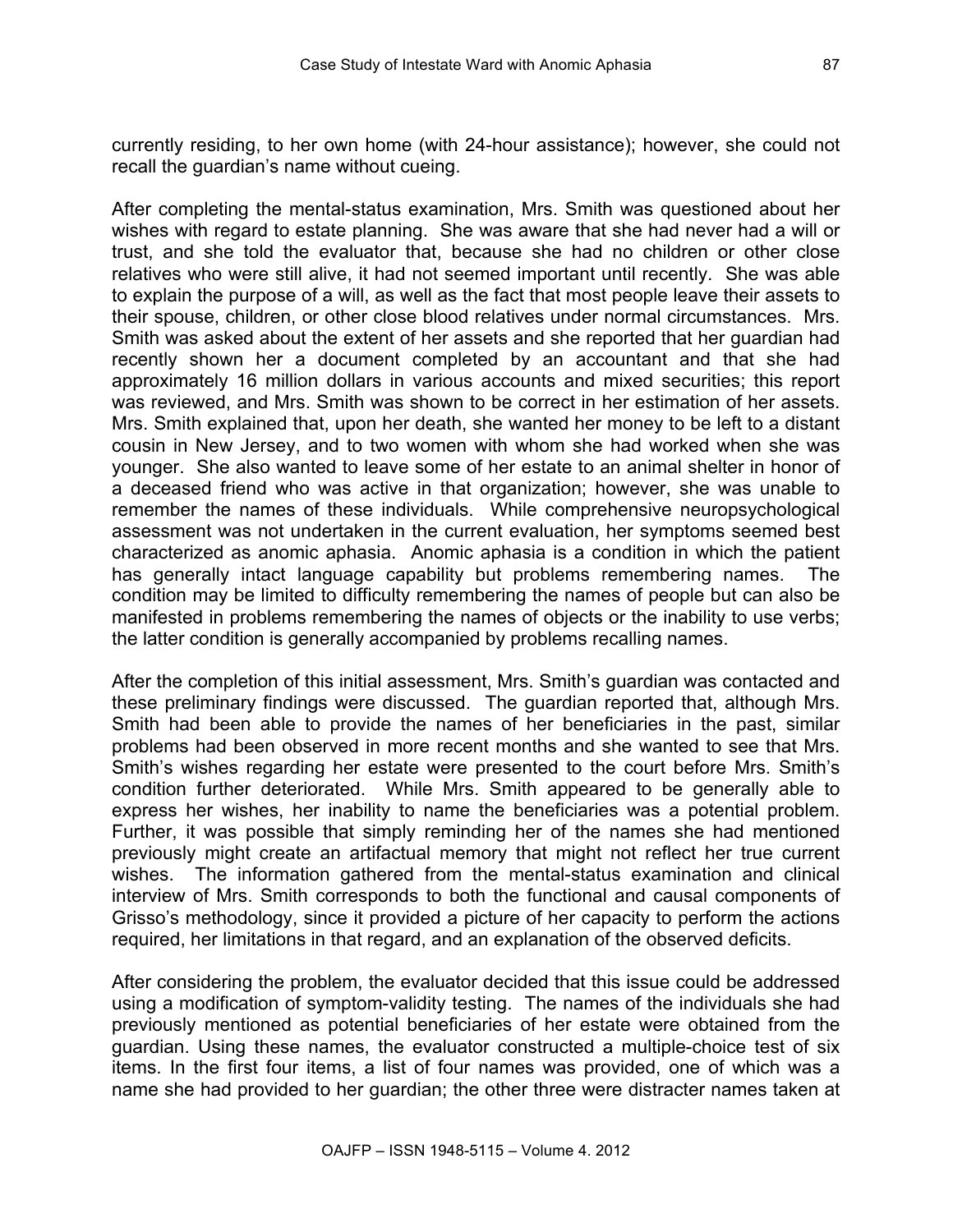random from the telephone book. The last two items contained only distracter names. This test would be used as the first part of the assessment. The evaluator created separate sheets for each potential beneficiary. Each sheet contained questions about Mrs. Smith's relationship to each individual and her reasons for wanting to leave each a portion of her estate. Finally, the evaluator made a document that displayed all four names of the potential beneficiaries with the following written across the top of the sheet:

*I have placed 32 pennies on the table before you. Each penny represents \$500,000 (half a million dollars.) Please use the pennies to show me how much money you would like to leave to each person by placing pennies under their name.* 

Mrs. Smith was seen several days later for further assessment. In the first part of the examination, Mrs. Smith correctly identified all four potential beneficiaries immediately, and she did not identify any of the names on the lists made up only of distracter names. In one case, she was able to supply the last name of one of the potential beneficiaries that the guardian had been unable to supply. Mrs. Smith also corrected a misspelling of one of the names. She was able to give the history and nature of each relationship and her reasons for wishing to leave money to each party. Her reasons were identical to those she had given to her guardian some months previously. There was no indication of confused thinking in her wishes, which appeared to be well considered and rational.

Mrs. Smith was then shown the sheet designed to help her indicate her wishes regarding how much money she wanted to leave to each of the named parties using the pennies that had been provided for stimulus support. The evaluator made it clear that the purpose of this exercise was not to make any kind of binding agreement and that the exercise was only an attempt to ascertain her wishes in a general way. Mrs. Smith understood this and was willing to proceed. Mrs. Smith chose not to use the pennies and, without their aid, was able to explain how much money she wanted to will to each of the four individuals she had identified. Her reason for her pattern of distribution was also rational; for example, she thought that one of the individuals should receive an extra \$500,000 since she had three children to support.

In this case, the use of the multiple-choice format for presenting Mrs. Smith with the names of the potential beneficiaries to her estate can be related to the person-insituation, remediative, and conclusory components of Grisso's methodology. Mrs. Smith might not be considered to have the capacity to express her wishes regarding her estate if she were required to recall the names of her potential heirs without cueing of any kind, but demonstrated that she could do so if names were provided in a multiplechoice format. This aspect of her functional capacity can be seen to relate to both the person-in-situation component (her abilities in a specific context) and the remediative component (the use of the multiple-choice format as a way of assisting her to communicate her wishes). The conclusory component follows from the determination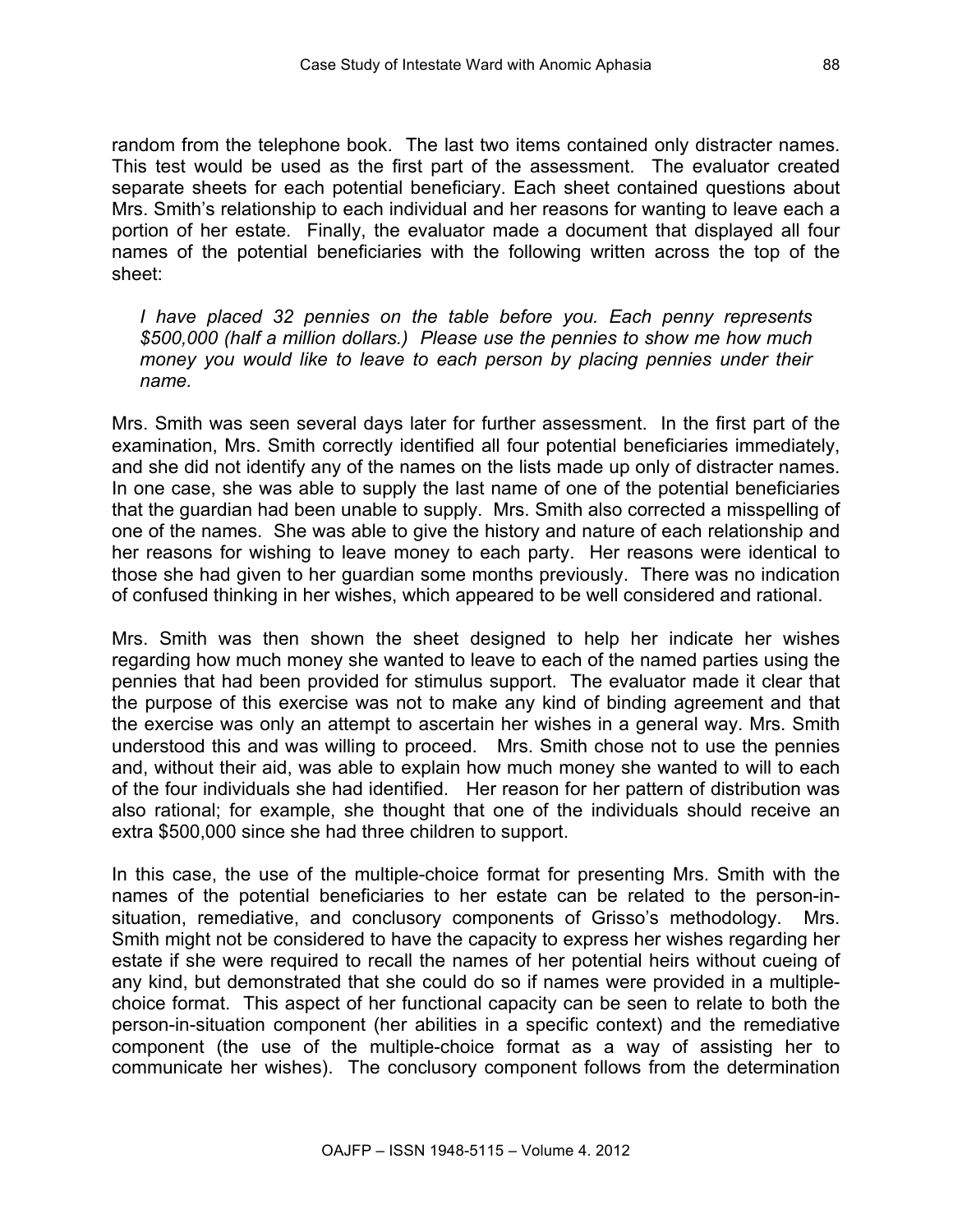that she could express her wishes regarding the distribution of her estate in a knowing and rational manner if minor accommodations were provided.

These finding were discussed with Mrs. Smith's guardian and the guardian's attorney. All parties agreed that the results of the assessment were consistent with Mrs. Smith's prior representation of her wishes, and that these results likely met the conditions stated in the controlling statute. A hearing took place before the presiding probate justice in the county with jurisdiction. The justice did not require testimony in the matter and allowed the guardian and her attorney to proceed on offers of proof. When the results of the assessment were presented, the justice ruled that the dictates of the statute had been met, and that he would allow an estate plan to be presented at a later hearing. His only proviso was that no large gifts or other transfer of funds or properties were to be made during Mrs. Smith's lifetime.

## **Conclusions**

The cognitive abilities of persons deemed by probate courts to lack capacity may vary over time and in different contexts. Further, many of these individuals may lack capacity in some areas yet retain normal abilities in others. This may be true even in cases in which an individual is deemed to be so generally functionally impaired that a guardian is appointed. Mental-health professionals performing assessments of capacities and competencies with individuals under guardianship (including but not limited to testamentary capacity) should be mindful of the specific strengths and weaknesses of the individuals they assess, since patterns of capacity and disability are so individualized, specific, and dynamic. In many cases, it will be necessary to tailor assessments to address these highly individualized patterns of disability and ability so as to best assist the courts in making determinations in such cases.

Received February 13, 2012; revision submitted October 3, 2012; accepted October 16, 2012.